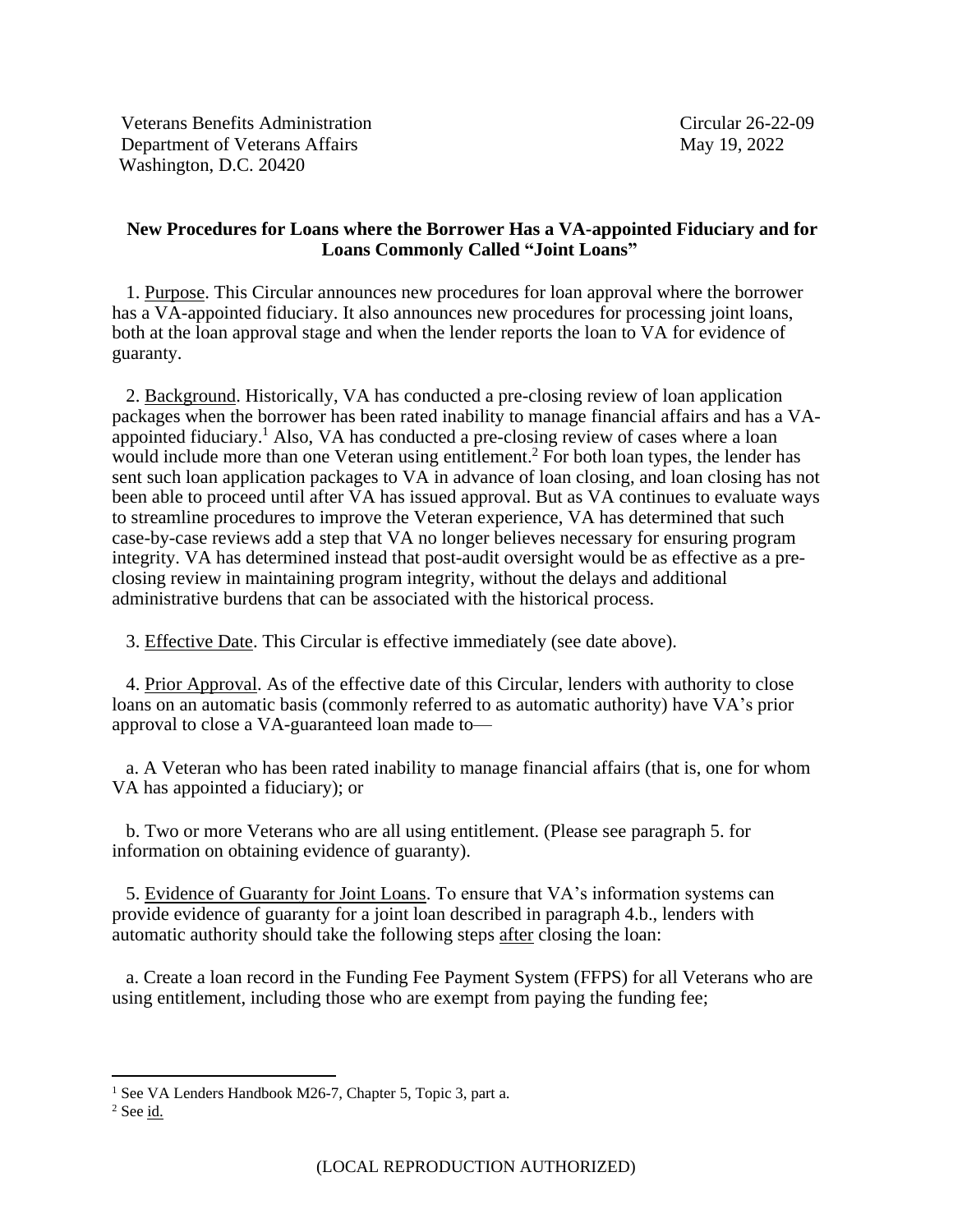b. Check that the funding fee in WebLGY shows all Veterans who are using entitlement by clicking "Funding Fee" from the left-hand navigation; and

 c. Follow the Modified Guaranty Submission procedure and upload the package as a "Prior Approval Loan Package" in WebLGY including all required documents as listed in the VA Lenders Handbook.<sup>3</sup> The cover page for the package should state the reason for submission (that is, "Veteran/Veteran using Entitlement – LGC Request") and the name, telephone number, and email address for a lender point of contact in case questions arise.

 6. Other Loans. This Circular does not change prior approval procedures for any loan types other than those described in paragraph 4. For example, in cases listed below, all lenders (regardless of automatic authority) should consult the VA Lender's Handbook and continue processing loans without a change to current procedures.

a. Loans to Veterans in receipt of VA non-service-connected pension;

b. Joint loans to a Veteran and one or more non-spouse, non-Veterans;

 c. Joint loans to a Veteran and one or more non-spouse Veterans who will not be using entitlement;

 d. Interest Rate Reduction Refinancing Loans (IRRRLs) made to refinance delinquent VAguaranteed loans;

 e. Loans to purchase manufactured homes that are not permanently affixed to the land and are not considered realty under state law;

f. Unsecured loans or loans not secured by a first lien; and

g. Supplemental loans.

 7. Not a Waiver of Loan Underwriting and Conformance with Applicable Law. This Circular only gives VA's prior approval to close a loan where all applicable requirements have been met. Nothing in this Circular waives a lender's responsibility to ensure the loan conforms with the applicable provisions of 38 U.S.C. chapter 37 and of the regulations concerning guaranty, including the underwriting requirements set forth at 38 C.F.R. § 36.4340.

 8. Questions. For answers to questions regarding this Circular, please contact a VA Regional Loan Center by calling 1-877-827-3702, from 8am to 6pm EST.

<sup>&</sup>lt;sup>3</sup> See id. at Chapter 5, Topic 4, part b.